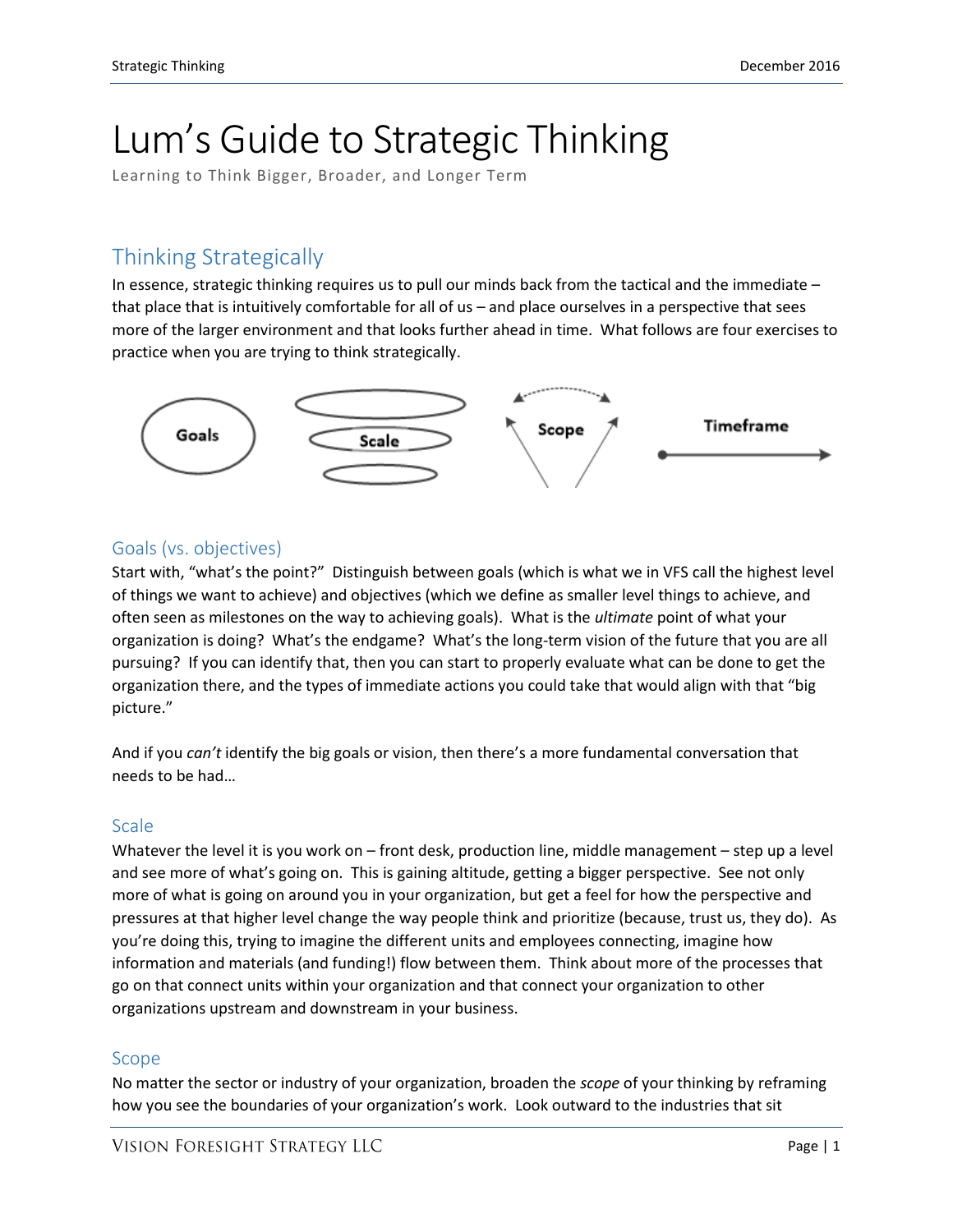alongside yours, those that are related but not directly competing or collaborating. See how industries and institutions indirectly impact each other. Imagine how events and changes in seemingly unrelated spaces could have meaning for your organization down the road. Another way of doing this is classic strategic reframing of an organization's mission: if you're in the auto industry, then reframe your view to be about *transportation*; if you're in the oil business, then reframe things to be about *energy*.

#### Timeframe

Finally, change the time horizon along which you're thinking. If you normally operate on a weekly view of life, push that out to a quarterly view; if you normally plan for a year, try pushing that out to five years. Begin to take into account the events, deadlines, and possibilities that will rise up further down the line. How does changing your timeframe bring different pressures and different stakeholders into your view? Changing your timeframe will cause you to examine how your immediate actions and objectives will positively or negatively position you for everything that might come next. It will also enable you to more critically consider the inherent trade-offs that you and your organization are making by prioritizing one timeframe for another.



- . The further out in time, the more you should increase scale and scope
- The greater scale, scope, and time, the more important emergence, disruptions, and black swans
- The greater scale, scope, and time, the more possible futures to consider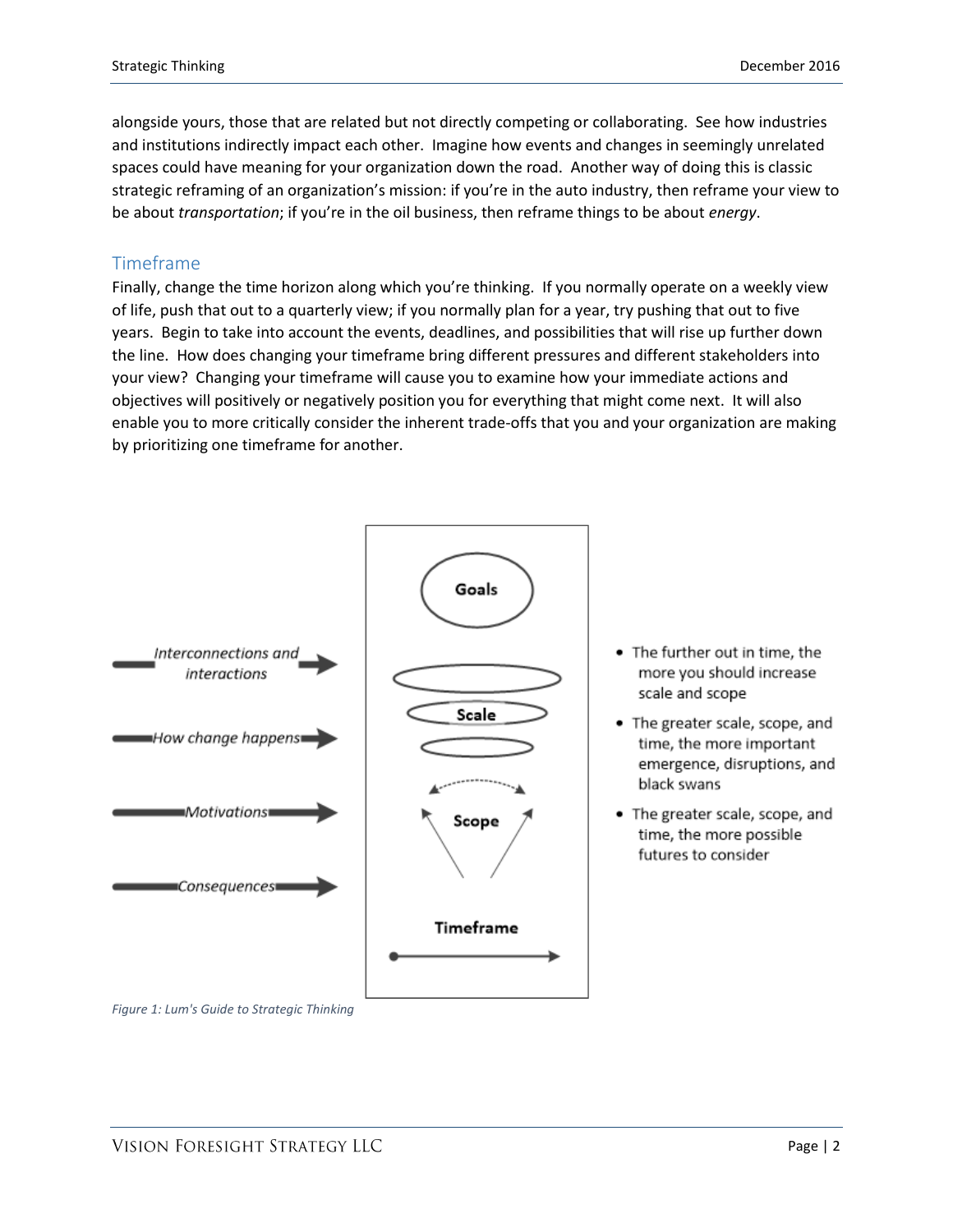# Across Scale, Scope, and Time

No matter which of the three exercises you're doing, there are a few things you can consider that will help you immensely in achieving strategic insights.

- **Look for interconnections and interactions**: often it's not the individuals or pieces by themselves that are most important, but how they are linked together; always think about how people, units, and organizations are connected and the kinds of outcomes that are produced when they interact.
- **Think about how change happens (and can be made to happen)**: why do things in your organization or industry change? Why do they stay the same? What strategies for making change seem to work the best? What trends, emerging issues, and disruptions seem most likely to produce change in the future?
- **Think about motivations**: life is about people (at least until AI start to unionize…); never forget to consider the messy and irrational ways in which real people respond to life and make decisions. Who stands to gain? Who stands to lose? Where does the power to effect or prevent change lie?
- **Consequences (intended and unintended)**: as you consider how to pursue your organization's goals, think about the outcomes you and your colleagues desire and those that might be undesirable or unexpected byproducts of your actions. Remember all of those interconnections and all of those very real human motivations out there? Each action you and your organization takes will ripple across scale, scope, and time to impact others and produce *reactions* that may come back around to you.

## Important Rules of Thumb

- The further out in time you think, the more you should increase your scale and expand your scope
- The more you expand your scale, scope, and time, the more you need to consider unpredictable emergent patterns, unexpected disruptions, and black swans.
- The more you expand your scale, scope, or time, the greater the number of possible futures you need to consider.